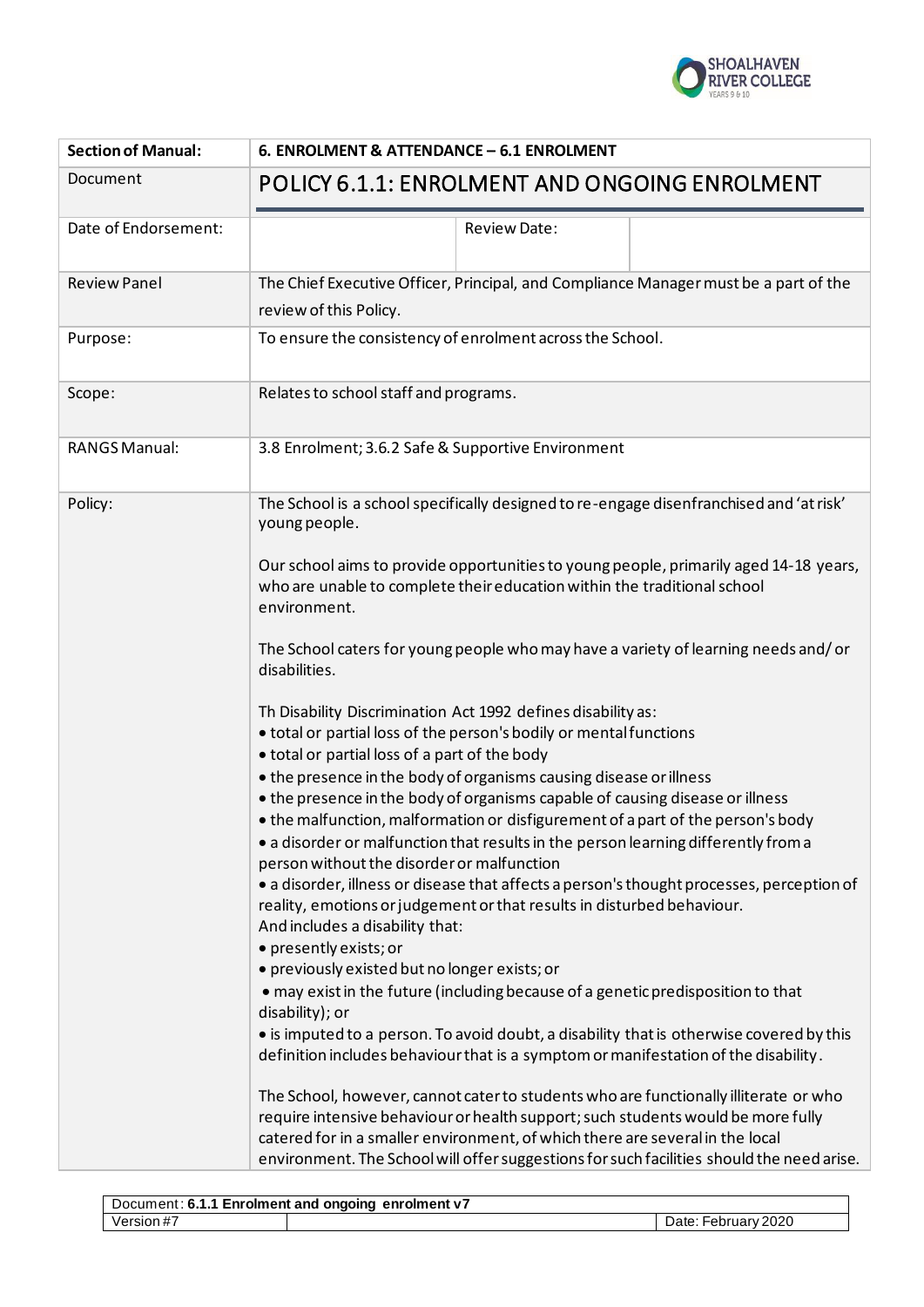

| We provide case management to all students who are enrolled in the School but are |
|-----------------------------------------------------------------------------------|
| not able to manage students who cannot function independently within the adult    |
| learning environment.                                                             |

Enrolment at SRC is for students who have experienced social, emotional or behaviouraldifficulties in mainstream schooling. The selection criterion for the School focuses on the following priorities:

- $\Box$  A demonstrated desire to learn. Students who enrol have to *want* to attend and participate in all activities.
- $\Box$  A maturity to learn in an adult learning environment with the ability to work independently for short periods of time.
- $\Box$  Barriers to effective participation in mainstream education and/or experience of disadvantage. These barriers may include challenges associated with: mental health, social inclusion, financial disadvantage, Aboriginal or Torres Strait Islander background, family breakdown or educational disengagement.
- $\Box$  An acceptable level of risk posed to other students.
- $\Box$  A level of functional literacy and the ability to function independently.

# **The enrolment and acceptance process**

Students and parents/ caregivers are required to complete and submit an "Application for Enrolment" form and accompanying requested documentation. Students who apply to attend the School will be offered an interview as part of the application process. A student's acceptance into the program is dependent on their presentation at interview and their demonstrated ability to work within the policies and philosophy of the School. Should the school presently have no student vacancies, suitable students will be placed on a waiting list.

Enrolment at the school is a two phase process:

- o **Phase 1** Initial enrolment at the school for a limited period of two weeks
- o **Phase 2** Renewal of enrolment after the initial enrolment period. Phase 2 enrolment is not guaranteed and is subject to the student meeting additional enrolment criteria for renewal of enrolment that will be assessed during the initial enrolment period.

## *Phase 1 – Initial enrolment – Two week period*

During the two week initial enrolment period the school will assess how the student is responding to the school environment in relation to the following criteria for renewal of enrolment:

- ✓ Attendance
- ✓ Engagement
- ✓ Social interaction
- Attitude towards learning

The school will communicate with the student and their parents/carers during the

| Document: 6.1.1 Enrolment and ongoing enrolment v7 |  |                        |
|----------------------------------------------------|--|------------------------|
| Version #7                                         |  | February 2020<br>⊃ate: |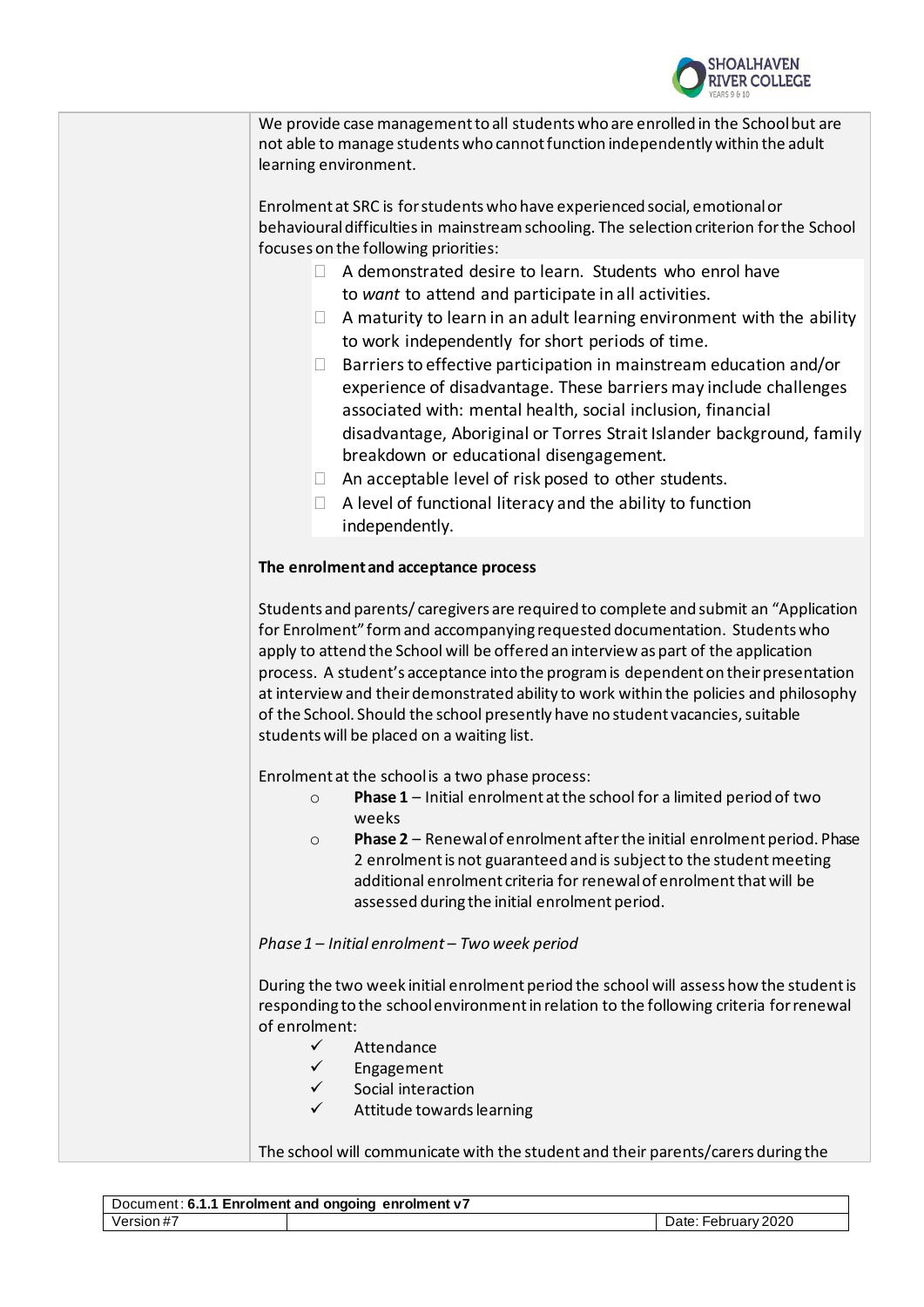

initial enrolment period the about how the student is progressing in relation to the criteria for renewal of enrolment as identified above.

If the student's enrolment is not renewed the student's enrolment at the school will cease at the end of the initial enrolment period.

# *Phase 2 – Renewal of enrolment*

At the end of the initial enrolment period, the School may offer the student renewal of enrolment based on the school's assessment of the student against the criteria for renewal of enrolment (attendance, engagement, social interaction and attitude towards learning).

Renewal of enrolment provides ongoing enrolment at the school subject to the student and their parents/carers meeting the school's requirements for continuing enrolment.

# **Ongoing enrolment at SRC**

Continuing enrolment at the school is subject to the student abiding by the School's code of conduct and rules outlined in the student handbook. Breaches will result in students progressing through the discipline process (see policy 7.1).

# **Cessation of enrolment**

A student's enrolment may cease in the following circumstances:

- 1. expiry of the initial enrolment period, with no renewal of enrolment offered
- 2. withdrawal of enrolment by the student and their parents/carers
- 3. withdrawal of the enrolment by the school on the grounds of discipline or a breach of the School's Code of Conduct.

Where a student's enrolment ceases, the student and their parents/carers are required to inform the school of their post-school destination, that is whether the student has enrolled in education or training at another education provider or is in employment and who the education/training and/or employment is with. Where a student is under the age of 17 and the school has not been informed of their postschool destination, the school is required to report that the student's destination is unknown to the NSW Department of Education.

## **Re-enrolment of Previously Withdrawn Student**

Should a previously withdrawn student wish to apply to re-enrol they are only able to do so after twelve (12) months from the date of withdrawal of enrolment or earlier upon application to the Principal if there is evidence that behaviours have changed.

The student will be interviewed by the Principal and must explain how they will comply with the code of conduct and rules of SRC. In the application to enrol assessment, the school will consider whether the student is now ready to take up the

| Document: 6.1.1 Enrolment and ongoing enrolment v7 |  |               |
|----------------------------------------------------|--|---------------|
| Version #7                                         |  | February 2020 |